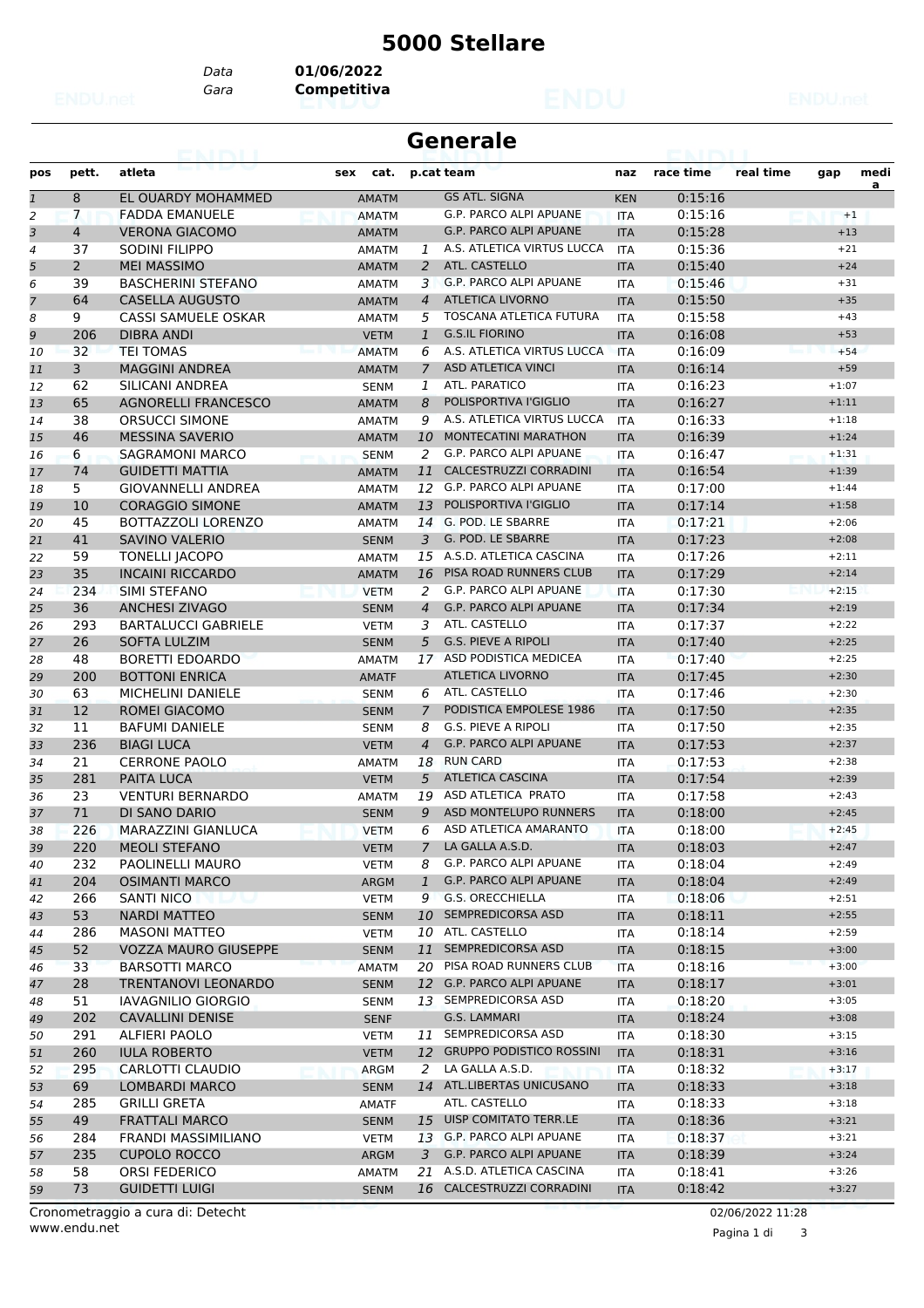## **Generale**

| pos      | pett.      | atleta                                        | sex<br>cat.                |                | p.cat team                                         | naz                      | race time          | real time | gap                | medi<br>a |
|----------|------------|-----------------------------------------------|----------------------------|----------------|----------------------------------------------------|--------------------------|--------------------|-----------|--------------------|-----------|
| 60       | 14         | PAPERINI ALESSANDRO                           | <b>AMATM</b>               |                | 22 ASD PONTEDERA ATLETICA                          | <b>ITA</b>               | 0:18:44            |           | $+3:29$            |           |
| 61       | 243        | RINALDI GABRIELE                              | <b>VETM</b>                |                | 14 ASD MONTELUPO RUNNERS                           | <b>ITA</b>               | 0:18:46            |           | $+3:30$            |           |
| 62       | 55         | <b>LUPI ROBERTO</b>                           | <b>SENM</b>                | 17             | TOSCANA ATL.EMPOLI NISSAN                          | <b>ITA</b>               | 0:18:48            |           | $+3:33$            |           |
| 63       | 16         | <b>MATTEOLI RICCARDO</b>                      | <b>AMATM</b>               | 23             |                                                    | ITA                      | 0:19:00            |           | $+3:45$            |           |
| 64       | 57         | <b>AGRUSTI VINCENZO</b>                       | <b>SENM</b>                |                | 18 ATLETICA CASCINA                                | <b>ITA</b>               | 0:19:08            |           | $+3:52$            |           |
| 65       | 247        | PARDINI RICCARDO                              | <b>VETM</b>                |                | 15 PISA ROAD RUNNERS CLUB                          | <b>ITA</b>               | 0:19:09            |           | $+3:53$            |           |
| 66       | 237        | <b>FREDIANI FRANCESCO</b>                     | <b>ARGM</b>                | $\overline{4}$ | <b>G.P. PARCO ALPI APUANE</b>                      | <b>ITA</b>               | 0:19:17            |           | $+4:02$            |           |
| 67       | 19<br>231  | <b>BERTINI DAVIDE</b><br><b>COGILLI PAOLO</b> | <b>SENM</b>                |                | 19 ASD LUCCA MARATHON<br>16 G.P. PARCO ALPI APUANE | <b>ITA</b>               | 0:19:17<br>0:19:20 |           | $+4:02$            |           |
| 68       | 29         | <b>SALOTTI LUCA</b>                           | <b>VETM</b>                |                | 20 G.P. PARCO ALPI APUANE                          | <b>ITA</b>               | 0:19:22            |           | $+4:05$<br>$+4:07$ |           |
| 69<br>70 | 298        | <b>ANTONIO TRAVAGLINI</b>                     | <b>SENM</b><br><b>VETM</b> | 17             | <b>MONTECATINI MARATHON</b>                        | ITA<br><b>ITA</b>        | 0:19:29            |           | $+4:14$            |           |
| 71       | 61         | <b>BENVENUTI MARCO</b>                        | <b>SENM</b>                |                | 21 G.P. PARCO ALPI APUANE                          | <b>ITA</b>               | 0:19:32            |           | $+4:16$            |           |
| 72       | 227        | SANDRI ALESSANDRO                             | <b>VETM</b>                |                | 18 ASD ATLETICA AMARANTO                           | <b>ITA</b>               | 0:19:33            |           | $+4:18$            |           |
| 73       | 13         | <b>MILONE GIUSEPPE</b>                        | <b>SENM</b>                |                | 22 ASD MONTELUPO RUNNERS                           | ITA                      | 0:19:35            |           | $+4:19$            |           |
| 74       | 209        | <b>BENNICI GIULIA</b>                         | <b>AMATF</b>               | $\mathbf{1}$   | <b>ATLETICA LIVORNO</b>                            | <b>ITA</b>               | 0:19:36            |           | $+4:21$            |           |
| 75       | 238        | LOMBARDI LUCA                                 | <b>VETM</b>                |                | 19 G.P. PARCO ALPI APUANE                          | ITA                      | 0:19:40            |           | $+4:25$            |           |
| 76       | 282        | <b>VALENTINO DOMENICO</b>                     | <b>VETM</b>                | 20             | POL DILL OMEGA                                     | <b>ITA</b>               | 0:19:45            |           | $+4:29$            |           |
| 77       | 225        | <b>MALLOCI FLAVIO</b>                         | ARGM                       |                | 5 ASD ATLETICA AMARANTO                            | <b>ITA</b>               | 0:19:45            |           | $+4:29$            |           |
| 78       | 18         | <b>BRAVO TOMAS</b>                            | <b>AMATM</b>               |                | 24 ASD PISTOIA ATLETICA 1983                       | <b>ITA</b>               | 0:19:53            |           | $+4:38$            |           |
| 79       | 199        | <b>ORSI ROBERTO</b>                           | ARGM                       |                | 6 LA GALLA A.S.D.                                  | ITA                      | 0:19:55            |           | $+4:40$            |           |
| 80       | 25         | <b>BELARDI ENRICO</b>                         | <b>SENM</b>                | 23             | <b>TOSCANA ATL.EMPOLI NISSAN</b>                   | <b>ITA</b>               | 0:19:59            |           | $+4:44$            |           |
| 81       | 218        | <b>FRANCHINI LUCA</b>                         | <b>VETM</b>                | 21             | <b>G.S. PIEVE A RIPOLI</b>                         | <b>ITA</b>               | 0:19:59            |           | $+4:44$            |           |
| 82       | 72         | <b>TILOCCA MANUEL</b>                         | <b>SENM</b>                |                | 24 G.P. PARCO ALPI APUANE                          | <b>ITA</b>               | 0:20:04            |           | $+4:49$            |           |
| 83       | 294        | <b>BALDACCI FRANCESCO</b>                     | ARGM                       | 7              | LA GALLA A.S.D.                                    | <b>ITA</b>               | 0:20:07            |           | $+4:52$            |           |
| 84       | 205        | <b>TOGNINI SARA</b>                           | <b>SENF</b>                | $\mathbf{1}$   | <b>STRACARRARA</b>                                 | <b>ITA</b>               | 0:20:10            |           | $+4:55$            |           |
| 85       | 259        | <b>BARTOLI LUCIANO</b>                        | ARGM                       | 8              | <b>RUN CARD</b>                                    | ITA                      | 0:20:12            |           | $+4:56$            |           |
| 86       | 67         | <b>GIGLI GRAZIANO</b>                         | <b>AMATM</b>               | 25             | <b>ASD LUCCA MARATHON</b>                          | <b>ITA</b>               | 0:20:13            |           | $+4:58$            |           |
| 87       | 207        | SOTGIA MICHELA                                | <b>AMATF</b>               | 2              | LA GALLA A.S.D.                                    | <b>ITA</b>               | 0:20:15            |           | $+4:59$            |           |
| 88       | 264        | <b>MATTEUCCI SERGIO</b>                       | ARGM                       | 9              | <b>GRUPPO PODISTICO ROSSINI</b>                    | <b>ITA</b>               | 0:20:15            |           | $+4:59$            |           |
| 89       | 244        | COPPOLA CARMELINA<br><b>CINZIA</b>            | <b>SENF</b>                | 2              | G.S. PIEVE A RIPOLI                                | <b>ITA</b>               | 0:20:19            |           | $+5:04$            |           |
| 90       | 290        | <b>SCALI STEFANIA</b>                         | <b>SENF</b>                | 3              | A.S. ATL. VINCI                                    | <b>ITA</b>               | 0:20:21            |           | $+5:06$            |           |
| 91       | 42         | <b>MASONI MIRCO</b>                           | <b>SENM</b>                |                | 25 G. POD. LE SBARRE                               | <b>ITA</b>               | 0:20:28            |           | $+5:12$            |           |
| 92       | 228        | <b>SUARDI GABRIELE</b>                        | <b>VETM</b>                |                | 22 ASD ATLETICA AMARANTO                           | <b>ITA</b>               | 0:20:31            |           | $+5:16$            |           |
| 93       | 17         | <b>PRITONI GABRIELE</b>                       | <b>SENM</b>                |                | 26 ATLETICA FRIGNANO PAVULLO ITA                   |                          | 0:20:32            |           | $+5:17$            |           |
| 94       | 241        | <b>SANTI ELENA</b>                            | <b>LAD</b>                 | $\mathbf{1}$   | ASD PRATO PROMOZIONE                               | <b>ITA</b>               | 0:20:34            |           | $+5:19$            |           |
| 95       | 292        | NASCOSTI NICOLA                               | <b>VETM</b>                |                | 23 ASD ATLETICA VINCI                              | <b>ITA</b>               | 0:20:36            |           | $+5:21$            |           |
| 96       | 40         | <b>MURA SILVIO</b>                            | <b>AMATM</b>               |                | 26 G. POD. LE SBARRE<br>24 MONTECATINI MARATHON    | <b>ITA</b>               | 0:20:40            |           | $+5:25$            |           |
| 97<br>98 | 288<br>276 | <b>IEBBA GIUSEPPE</b><br>DI BIAGI AGNESE      | <b>VETM</b><br><b>SENF</b> |                | 4 G. POD. LE SBARRE                                | <b>ITA</b><br><b>ITA</b> | 0:20:41<br>0:20:43 |           | $+5:26$<br>$+5:28$ |           |
| 99       | 215        | <b>TEDESCO ILARIA</b>                         | <b>SENF</b>                |                | 5 A.S. ATL. VINCI                                  | ITA                      | 0:20:45            |           | $+5:30$            |           |
| 100      | 216        | <b>MATTEONI ADRIANO</b>                       | ARGM                       | 10             | <b>G.S. ORECCHIELLA</b>                            | <b>ITA</b>               | 0:20:47            |           | $+5:31$            |           |
| 101      | 233        | <b>BELLETTI FABIO</b>                         | ARGM                       | 11             | <b>G.P. PARCO ALPI APUANE</b>                      | ITA                      | 0:20:48            |           | $+5:32$            |           |
| 102      | 208        | <b>GIAMBASTIANI IRENE</b>                     | <b>AMATF</b>               | 3              | A.S. ATLETICA VIRTUS LUCCA                         | <b>ITA</b>               | 0:20:50            |           | $+5:35$            |           |
| 103      | 214        | <b>GIORGINI NAZZARENO</b>                     | ARGM                       |                | 12 A.S. ATL. VINCI                                 | <b>ITA</b>               | 0:20:54            |           | $+5:39$            |           |
| 104      | 265        | <b>TORRI LUCIANO</b>                          | <b>VETM</b>                |                | 25 ASD POLISPORTIVA                                | <b>ITA</b>               | 0:20:58            |           | $+5:43$            |           |
| 105      | 274        | <b>MAZZOTTA MERYLIN</b>                       | <b>AMATF</b>               | $\overline{4}$ | SEMPREDICORSA ASD                                  | <b>ITA</b>               | 0:21:06            |           | $+5:50$            |           |
| 106      | 229        | <b>TRAMONTI LEONARDO</b>                      | ARGM                       |                | 13 ASD ATLETICA AMARANTO                           | <b>ITA</b>               | 0:21:06            |           | $+5:50$            |           |
| 107      | 43         | DI MEO GABRIELE                               | <b>SENM</b>                |                | 27 G. POD. LE SBARRE                               | ITA                      | 0:21:25            |           | $+6:09$            |           |
| 108      | 54         | SANTACROCE JACOPO                             | <b>AMATM</b>               | 27             |                                                    | <b>ITA</b>               | 0:21:25            |           | $+6:09$            |           |
| 109      | 299        | CAPUANO GIOVANNI                              | ARGM                       |                | 14 ATL.CASALGUIDI M.C.L.                           | <b>ITA</b>               | 0:21:26            |           | $+6:11$            |           |
| 110      | 296        | PALAVISINI STEFANO                            | <b>VETM</b>                |                | 26 FREESTYLE TRIATHLON                             | <b>ITA</b>               | 0:21:29            |           | $+6:14$            |           |
| 111      | 279        | D'ALVANO MICHELE                              | ARGM                       |                | 15 A.S.D. ATLETICA CASCINA                         | ITA                      | 0:21:30            |           | $+6:15$            |           |
| 112      | 60         | ZAMBELLI DANIELE                              | <b>SENM</b>                |                | 28 A.S.D. ATLETICA CASCINA                         | <b>ITA</b>               | 0:21:31            |           | $+6:16$            |           |
| 113      | 272        | FRANCHINA STEFANIA                            | <b>SENF</b>                |                | 6 SEMPREDICORSA ASD                                | ITA                      | 0:21:34            |           | $+6:19$            |           |
| 114      | 267        | <b>MAGOLATI SARA</b>                          | <b>SENF</b>                | $7^{\circ}$    | <b>G.S.IL FIORINO</b>                              | <b>ITA</b>               | 0:21:34            |           | $+6:19$            |           |
| 115      | 221        | CAMAIORA ACHILE IVANO                         | ARGM                       |                | 16 A.S. ATLETICA SARZANA                           | <b>ITA</b>               | 0:21:34            |           | $+6:19$            |           |
| 116      | 224        | <b>SISTINO ROBERTO</b>                        | <b>VETM</b>                |                | 27 LA GALLA A.S.D.                                 | <b>ITA</b>               | 0:21:38            |           | $+6:22$            |           |
| 117      | 68         | <b>FASOLA SERGIO</b><br>ALEJANDRO             | <b>AMATM</b>               |                | 28 MONTECATINI MARATHON                            | ITA                      | 0:21:38            |           | $+6:23$            |           |
| 118      | 269        | <b>SASSI ANTONELLA</b>                        | <b>ARGF</b>                | $\mathbf{1}$   | <b>G.S.IL FIORINO</b>                              | <b>ITA</b>               | 0:21:39            |           | $+6:24$            |           |
| 119      | 230        | CRISTIANINI FLAVIA                            | LAD                        | 2              | G.P. PARCO ALPI APUANE                             | <b>ITA</b>               | 0:21:39            |           | $+6:24$            |           |
| 120      | 242        | LOMI SANDRO                                   | <b>VETM</b>                | 28             | POL. CASTELLO LARI 1989                            | <b>ITA</b>               | 0:21:42            |           | $+6:27$            |           |
| 121      | 20         | <b>GERINI MICHELE</b>                         | <b>SENM</b>                | 29             |                                                    | ITA                      | 0:21:47            |           | $+6:31$            |           |
| 122      | 212        | PANELLA DINA                                  | <b>AMATF</b>               |                | 5 ASD PONTEDERA ATLETICA                           | <b>ITA</b>               | 0:21:50            |           | $+6:35$            |           |

Pagina 2 di 3